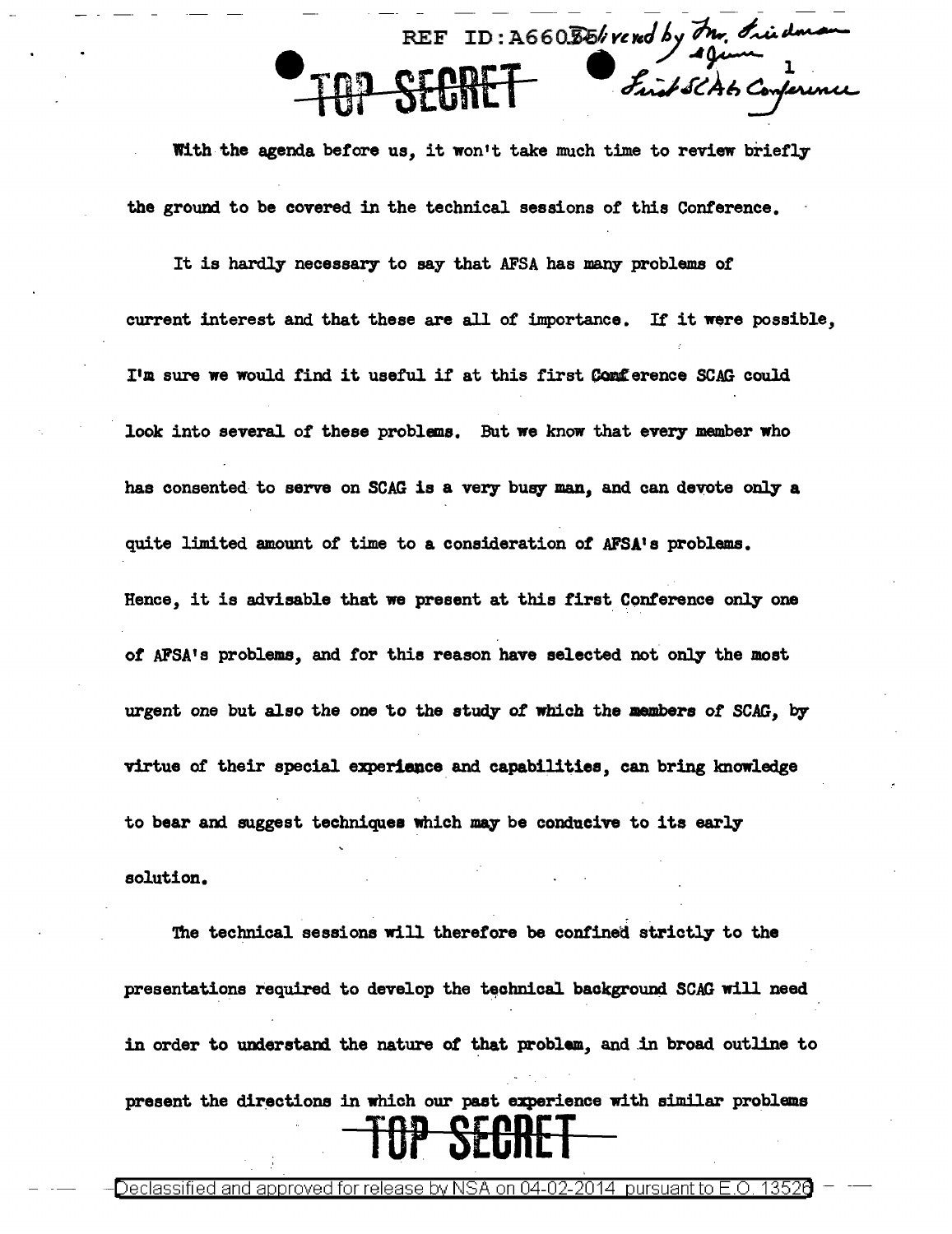indicates the research should travel. The specific problem is one which involves a cipher machine of apparently quite complex construction. I say "apparently quite complex construction" because not only have we never seen the machine but also we have been unable to gather by covert intelligence any information whatever concerning its construction. What little we *A*  know about it has been derived by deductive and inductive reasoning, based upon our studies of the cryptograms produced by the machine and collected ! for us by our intercept stations.

.<br>However, our inability to gather by direct or covert operations the ~ technical details as to the construction of the machine need not constitute a frustrating bar to success in its solution. We have a good precedent for this statement, from our experience back in the two or three years preceding the attack on Pearl Harbor, during which period we were able to solve and reconstruct the complex cipher machine used by the Japanese Foreign Office and a similar machine used by the Japanese Navy for their highest echelon secret radiocommunications. We not only did this without preliminary knowledge of these machines but also we built analogs which were better than the Japanese machines themselves, as we learned after VJ-Day, when at last **TOP SECRET** -.

,

2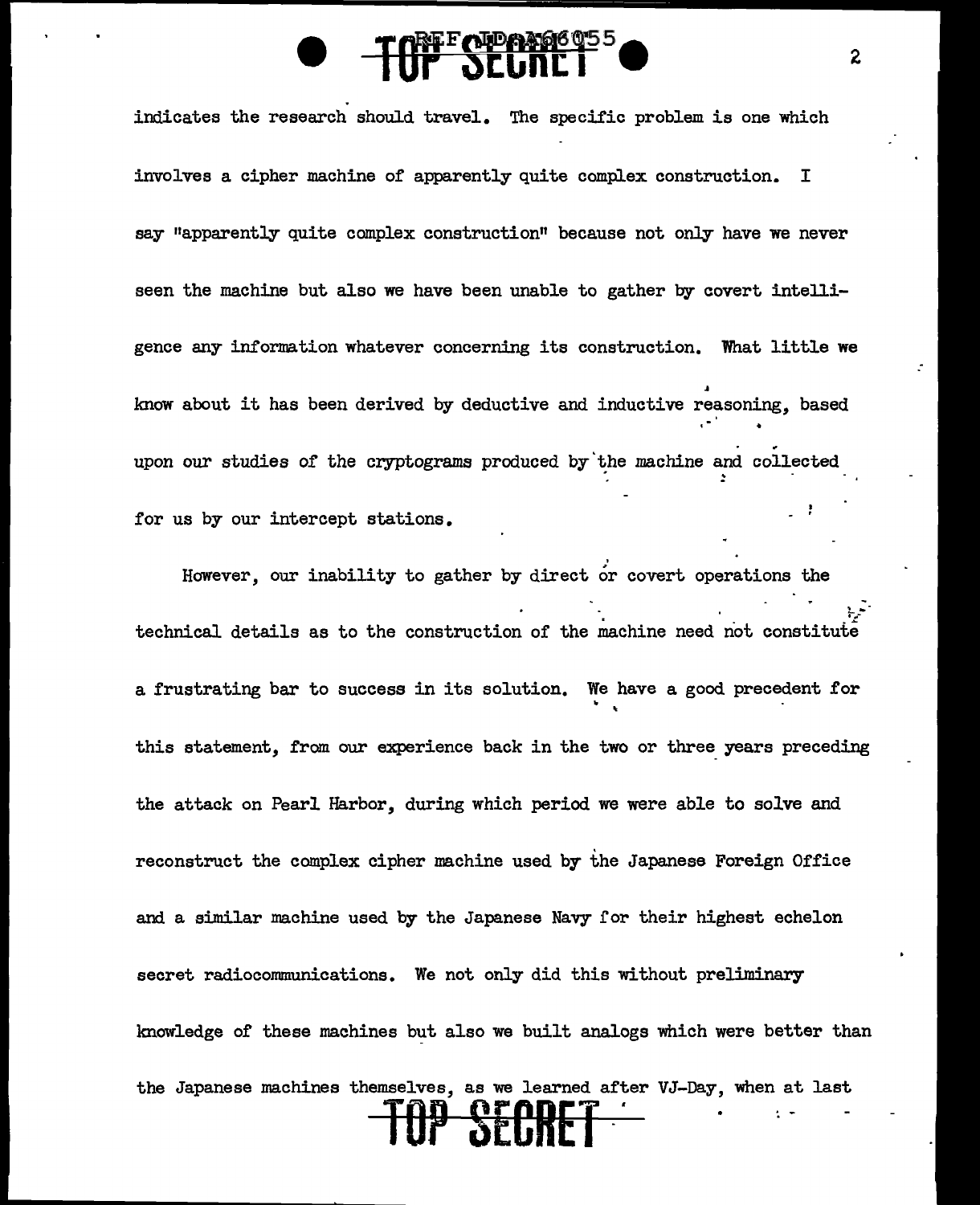**e** REF ID:A66055e **-lQP SECRET-**

we were able to pick up one of the Japanese Navy machines intact. We never did pick up one of the Japanese Foreign Office machines intact - we found a badly damaged one in the ruins of the Japanese Embassy in Berlin, in 1945.

Turning now to the agenda for the first technical session, LCDR Gleason is going to tell you immediately after lunch something about the way in which a complex problem was successfully handled in World War II. That problem also involved a cipher machine, one of German origin, used by all the German Armed Forces, and although we knew practically all the major details of its construction and method of operation, the problem by all the German Armed Forces, and although we knew practically all the<br>major details of its construction and method of operation, the problem<br>was one of great difficulty. Not wishing to intrude on Commander Gleason's  $\mathcal{N}_{\mathcal{N}}$ preserve I won't say more about his presentation except to indicate that it is principally intended to provide general background as to cryptanalytic techniques in actual practice, as against purely theoretical approaches or methods.

Following his presentation there will be a tour at this station to take a look at several analytic or cryptanalytic machines, designed to meet general or specific specifications dictated by the nature of the cryptanalytic problems, to which the hathin frame and issed.

3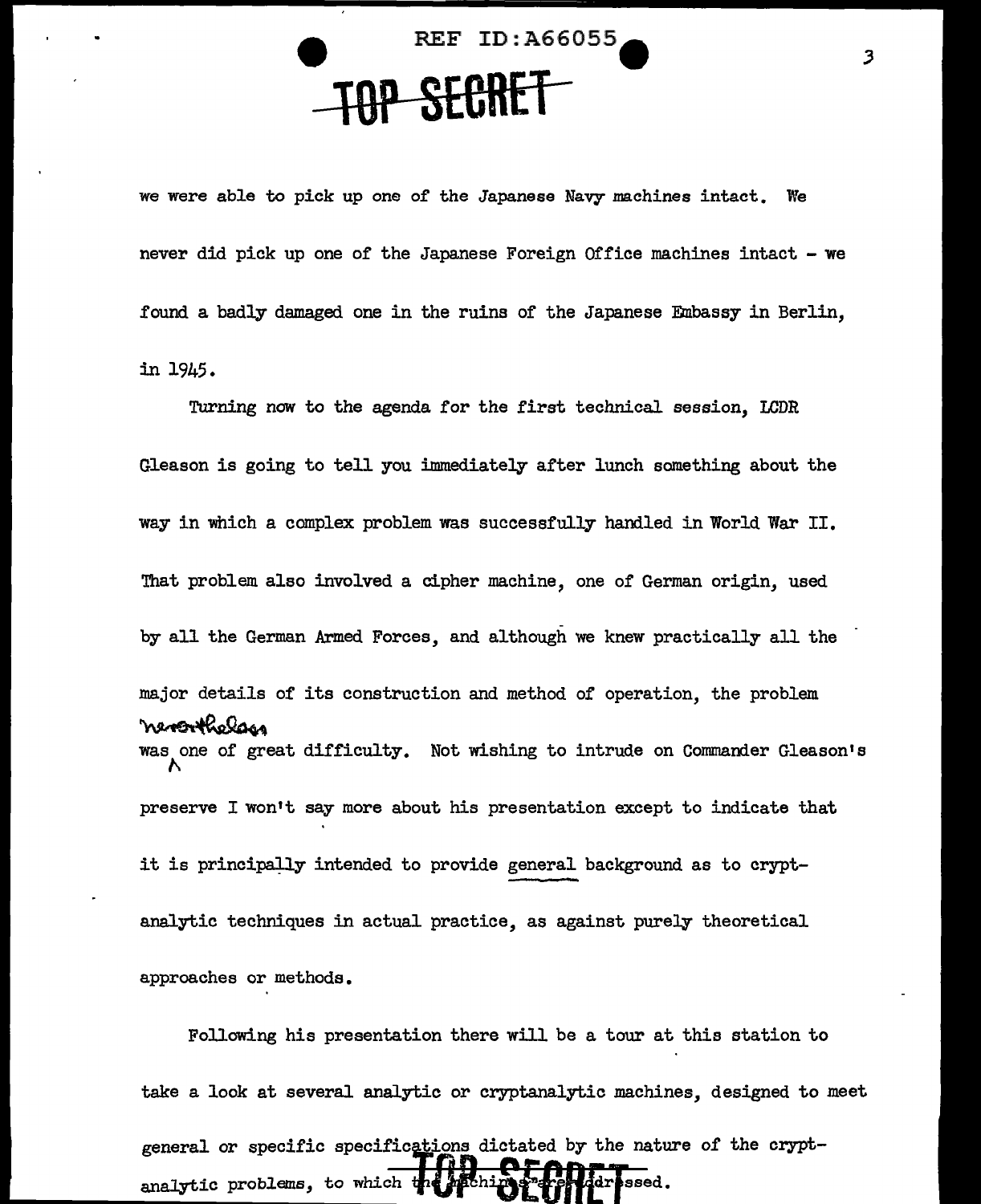The technical session and tour this afternoon are intended to serve 1. as immediate background for the specific problem we think you can assist in solving; and tomorrow morning we shall begin on the problem itself.

4

.•  $\frac{1}{2}$  .

"·~'.·. ; ~

At the end of each presentation or tour there will be opportunity to ask questions. These we welcome and, in view of what Admiral Stone has said regarding the security bars having been let down so far as SCAG is concerned, I hope that the informality of our meetings will be conducive to your feeling utmost freedom to ask any questions you deem pertinent. We will answer them to the very best of our ability. There is, however, one point in this connection that I must mention. Admiral Stone has indicated why we have found it essential to apply a rather strict compartmentation upon the activities, operations, and results obtained in certain areas of AFSA's work. It will be perfectly permissible to ask questions when we are assembled in a conference room; but when we are making the ' tours of actual installations it will be necessary that you reserve your questions until we reassemble in a conference room, because, strange as it may appear, many of the people who actually operate some of our machines